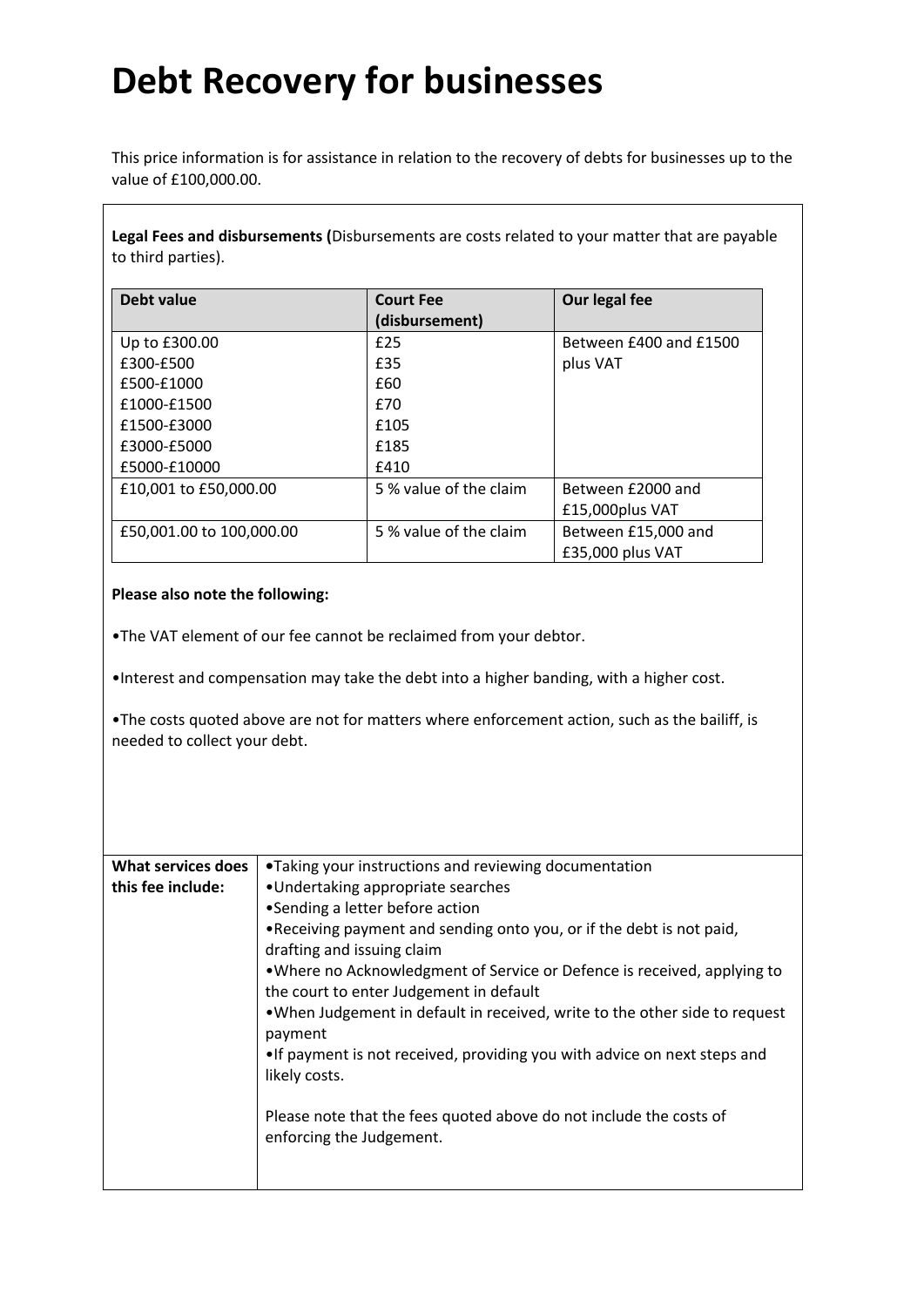## **Debt Recovery for businesses**

| The experience of<br>the people who<br>may carry out the<br>work for you: | We provide links to existing profiles on our Website.                                                                                                                                                                                                                                                                                                                     |
|---------------------------------------------------------------------------|---------------------------------------------------------------------------------------------------------------------------------------------------------------------------------------------------------------------------------------------------------------------------------------------------------------------------------------------------------------------------|
| The typical<br>timescales.                                                | • Matters usually take between 10-52 weeks from receipt of instructions<br>from you to receipt of payment from the other side, depending on whether<br>or not it is necessary to issue a claim. This is on the basis that the other side<br>pays promptly on receipt of Judgement in default.<br>If enforcement action is needed, the matter will take longer to resolve. |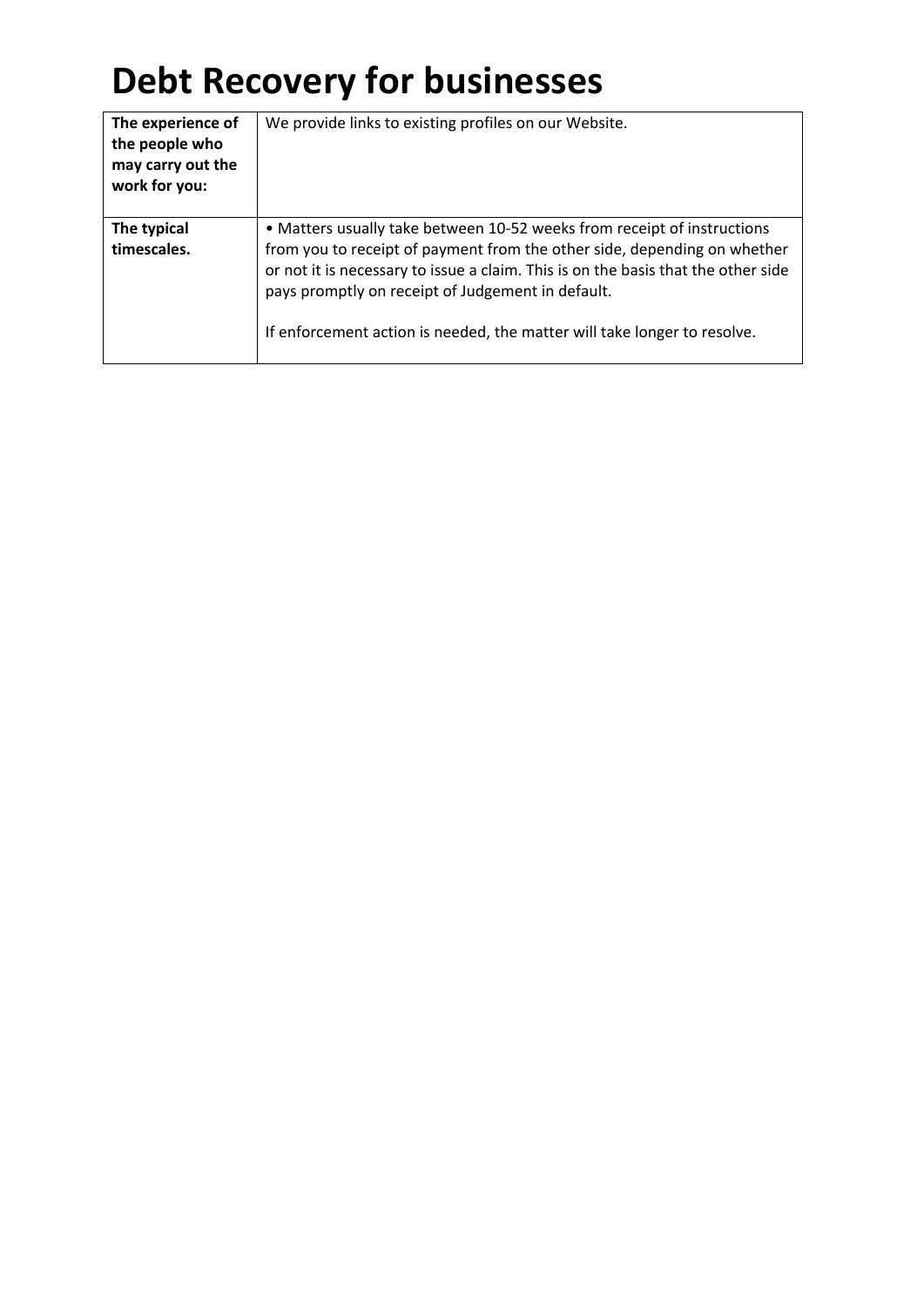### **EMPLOYEE**

This price information is for assistance in relation to claims for unfair or wrongful dismissal.

| <b>Legal Fees and</b><br><b>Disbursements:</b>                                              | Fees are charged on a private paying basis and will usually vary<br>depending on the complexity of the matter.                                                                                                                                                                                                                                                                                                                                                               |
|---------------------------------------------------------------------------------------------|------------------------------------------------------------------------------------------------------------------------------------------------------------------------------------------------------------------------------------------------------------------------------------------------------------------------------------------------------------------------------------------------------------------------------------------------------------------------------|
| <b>Note: Disbursements are</b><br>costs related to your matter<br>that are payable to third | Simple case: Average fees are between £500 and £750 (excluding<br>VAT)                                                                                                                                                                                                                                                                                                                                                                                                       |
| parties.                                                                                    | Medium complexity case: Average fees are between £700 and<br>£1500 (excluding VAT)                                                                                                                                                                                                                                                                                                                                                                                           |
|                                                                                             | High complexity case: Average fees are between £1500 and £2000<br>(excluding VAT)                                                                                                                                                                                                                                                                                                                                                                                            |
|                                                                                             | Factors that may affect the complexity of the case include:                                                                                                                                                                                                                                                                                                                                                                                                                  |
|                                                                                             | • If it is necessary to make or defend applications to amend claims<br>or to provide further information about an existing claim<br>•Making or defending a costs application<br>•Complex preliminary issues such as whether the claimant is<br>disabled (if this is not agreed by the parties)                                                                                                                                                                               |
|                                                                                             | . The number of witnesses and documents<br>•If it is an automatic unfair dismissal claim e.g. if there has been a<br>dismissal after blowing the whistle on the employer<br>• Allegations of discrimination which are linked to the dismissal                                                                                                                                                                                                                                |
|                                                                                             | There will be an additional charge for attending a Tribunal Hearing<br>of £500 per day (excluding VAT). Generally, we would anticipate<br>between 1-3 days depending on the complexity of the case.                                                                                                                                                                                                                                                                          |
|                                                                                             | For some types of matter we will consider acting for you on the<br>basis of a damages based agreement. This is a type of agreement<br>that enables us to be paid for the legal work we undertake out of<br>any damages you receive in the event that your claim is successful.<br>There is a cap on the amount of damages that we can agree with<br>you to take. This is currently 35% of the damages but we may agree<br>a percentage deduction set lower than this amount. |
|                                                                                             | Before agreeing to act for you on a private basis, we will discuss<br>with you whether there are other means of funding this matter. It<br>is important that you explore whether you have any insurance<br>policies, trade union or affinity memberships that may provide<br>funding for this type of claim.                                                                                                                                                                 |
|                                                                                             | Before you instruct us to act for you, we will send a letter to you<br>setting out the basis of how we will be charging you.                                                                                                                                                                                                                                                                                                                                                 |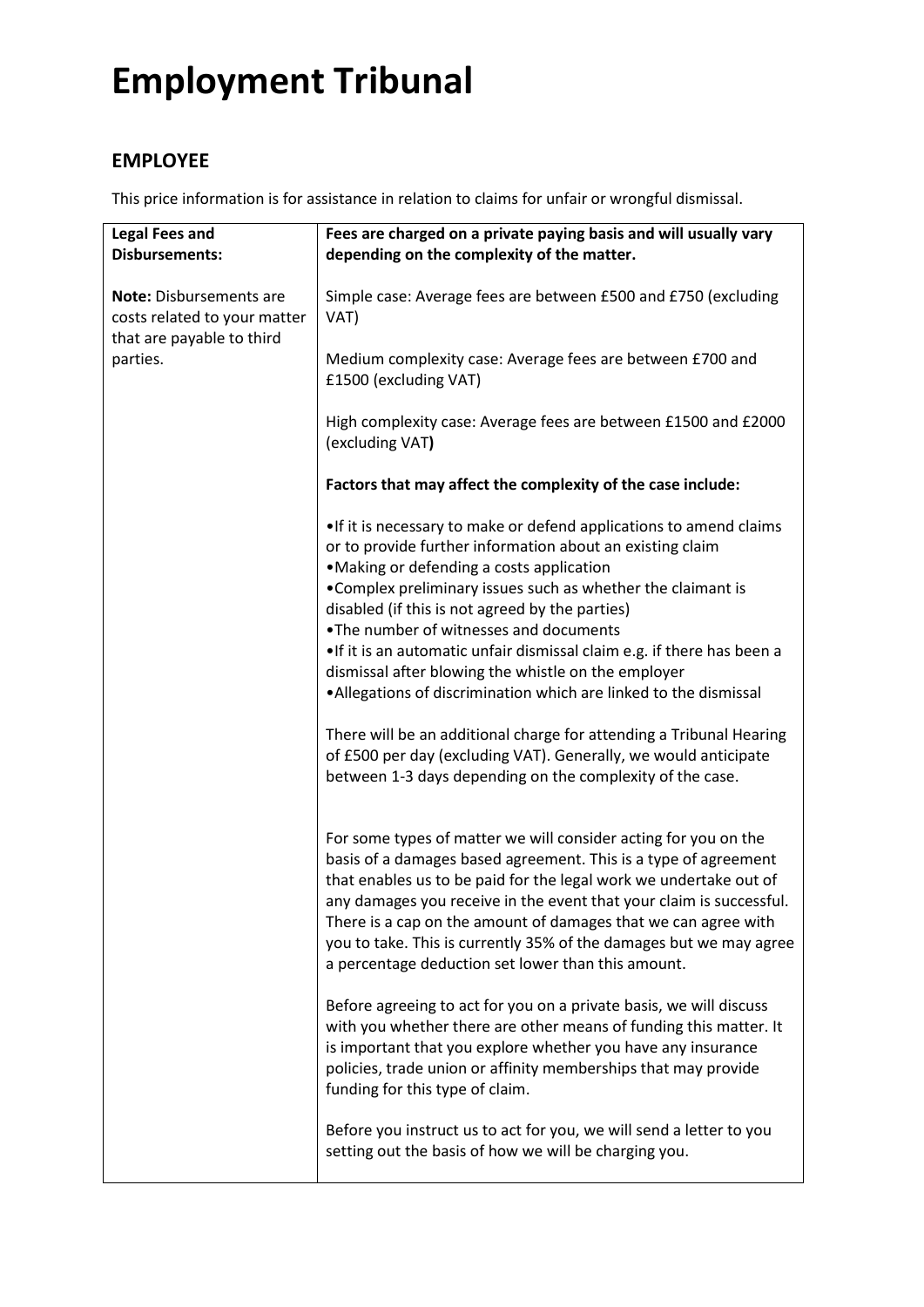|                             | Likely disbursements will be:                                                                |
|-----------------------------|----------------------------------------------------------------------------------------------|
|                             | Counsel's fees estimated between £500 to 1000per day (depending                              |
|                             | on the experience of the advocate) for attending a Tribunal                                  |
|                             | Hearing (including preparation).                                                             |
| What services does this fee | The following steps are included:                                                            |
| include:                    |                                                                                              |
|                             | •Taking your initial instructions, reviewing the papers and advising                         |
|                             | you on merits and the likely compensation (this is likely to be                              |
|                             | revisited throughout the matter and subject to change)                                       |
|                             | • Entering into pre-claim conciliation where this is mandatory to                            |
|                             | explore whether a settlement can be reached;<br>•Preparing your claim                        |
|                             | . Reviewing and advising on claim or response from other party                               |
|                             | . Exploring settlement and negotiating settlement throughout the                             |
|                             | process                                                                                      |
|                             | •Preparing or considering a schedule of loss                                                 |
|                             | • Preparing for (and attending) a Preliminary Hearing                                        |
|                             | •Exchanging documents with the other party and agreeing a                                    |
|                             | bundle of documents                                                                          |
|                             | •Taking witness statements, drafting statements and agreeing their<br>content with witnesses |
|                             | . Preparing bundle of documents that we will rely on at the hearing                          |
|                             | . Reviewing and advising on the other party's witness statements                             |
|                             | • agreeing a list of issues, a chronology and/or cast list                                   |
|                             | • Preparation and attendance at Final Hearing, including                                     |
|                             | instructions to Counsel                                                                      |
|                             | Potential additional costs may be charged for:                                               |
|                             | • Other claims that may be brought (for example a claim for sexual                           |
|                             | or disability discrimination against your employer)                                          |
| The experience of the       | We provide links to existing profile on this Website.                                        |
| people who may carry out    |                                                                                              |
| the work for you:           |                                                                                              |
| The typical timescales and  | • The time that it takes from taking your initial instructions to the                        |
| key stages of the matter    | final resolution of your matter depends largely on the stage at                              |
|                             | which your case is resolved. If a settlement is reached during pre-                          |
|                             | claim conciliation, your case is likely to take 4-12 weeks. If your                          |
|                             | claim proceeds to a Final Hearing, your case is likely to take 13-26                         |
|                             | weeks. This is an estimate only and we will of course be able to                             |
|                             | give you a more accurate timescale once we have more                                         |
|                             | information and as the matter progresses.                                                    |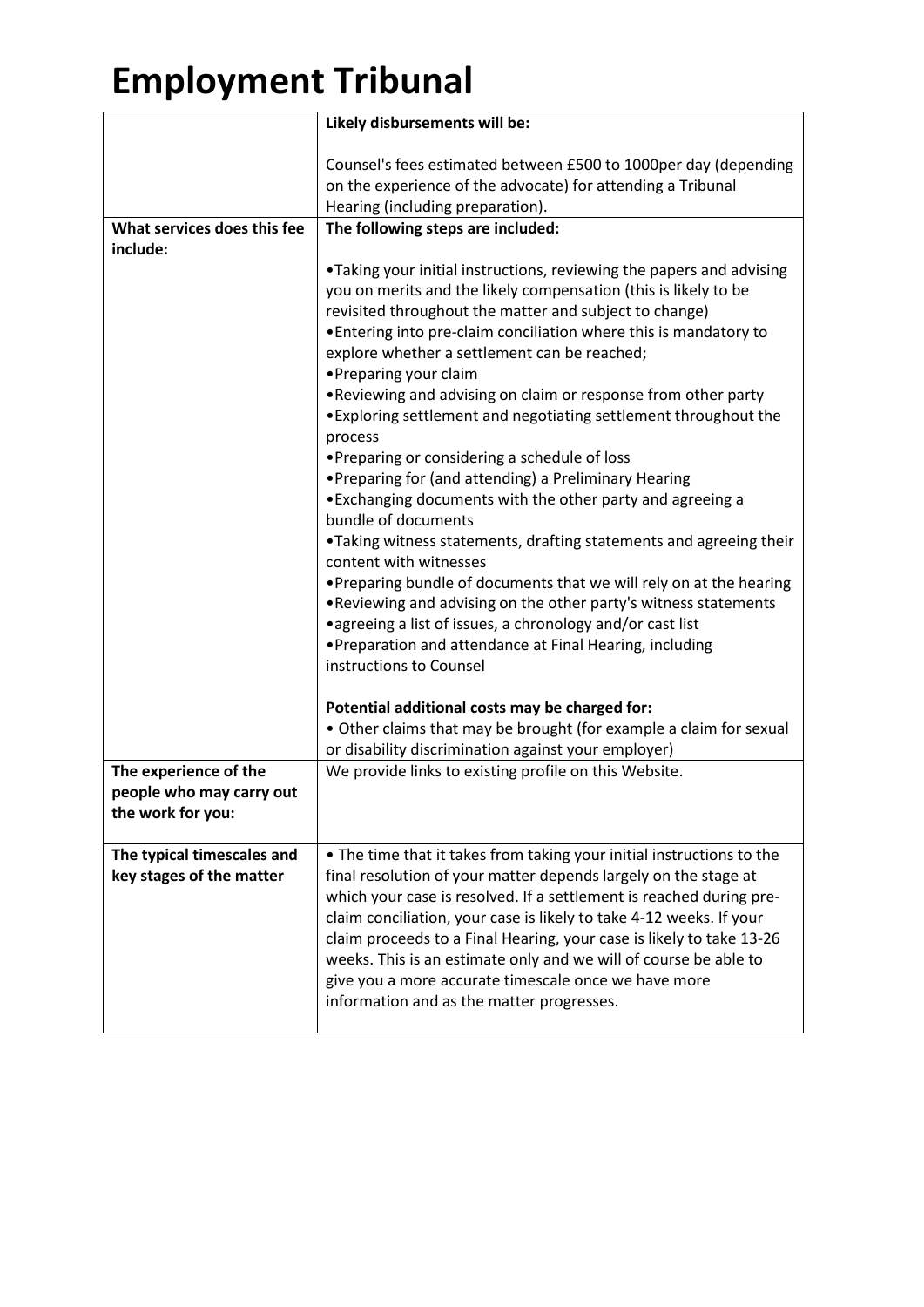### **EMPLOYER**

This price information is for assistance in relation to claims for unfair or wrongful dismissal.

| <b>Legal Fees and</b><br><b>Disbursements:</b>                                              | Fees are charged on a private paying basis and will usually vary<br>depending on the complexity of the matter.                                                                                                                                                                                                                                                                                                                                                                                                                                                                                                                                                                                                                                                                                                                                                                                                                                                                                                                                            |
|---------------------------------------------------------------------------------------------|-----------------------------------------------------------------------------------------------------------------------------------------------------------------------------------------------------------------------------------------------------------------------------------------------------------------------------------------------------------------------------------------------------------------------------------------------------------------------------------------------------------------------------------------------------------------------------------------------------------------------------------------------------------------------------------------------------------------------------------------------------------------------------------------------------------------------------------------------------------------------------------------------------------------------------------------------------------------------------------------------------------------------------------------------------------|
| <b>Note: Disbursements are</b><br>costs related to your matter<br>that are payable to third | Simple case: Average fees are between £500 and £750 (excluding<br>VAT)                                                                                                                                                                                                                                                                                                                                                                                                                                                                                                                                                                                                                                                                                                                                                                                                                                                                                                                                                                                    |
| parties.                                                                                    | Medium complexity case: Average fees are between £750 and<br>£1500(excluding VAT)                                                                                                                                                                                                                                                                                                                                                                                                                                                                                                                                                                                                                                                                                                                                                                                                                                                                                                                                                                         |
|                                                                                             | High complexity case: Average fees are between £1500and £2500<br>(excluding VAT)                                                                                                                                                                                                                                                                                                                                                                                                                                                                                                                                                                                                                                                                                                                                                                                                                                                                                                                                                                          |
|                                                                                             | Factors that may affect the complexity of the case include:                                                                                                                                                                                                                                                                                                                                                                                                                                                                                                                                                                                                                                                                                                                                                                                                                                                                                                                                                                                               |
|                                                                                             | . If it is necessary to make or defend applications to amend claims<br>or to provide further information about an existing claim<br>•Making or defending a costs application<br>•Complex preliminary issues such as whether the claimant is<br>disabled (if this is not agreed by the parties)<br>. The number of witnesses and documents<br>•If it is an automatic unfair dismissal claim e.g. if there has been a<br>dismissal after blowing the whistle on the employer<br>. Allegations of discrimination which are linked to the dismissal<br>There will be an additional charge for attending a Tribunal Hearing<br>of £500 per day (excluding VAT). Generally, we would anticipate<br>between 1-3 days depending on the complexity of the case.<br>Before agreeing to act for you on a private basis, we will discuss<br>with you whether there are other means of funding this matter. It<br>is important that you explore whether you have any insurance<br>policies or affinity memberships that may provide funding for this<br>type of claim. |
|                                                                                             | Before you instruct us to act for you we will send a letter to you<br>setting out the basis of how we will be charging you.                                                                                                                                                                                                                                                                                                                                                                                                                                                                                                                                                                                                                                                                                                                                                                                                                                                                                                                               |
|                                                                                             | Likely disbursements will be:                                                                                                                                                                                                                                                                                                                                                                                                                                                                                                                                                                                                                                                                                                                                                                                                                                                                                                                                                                                                                             |
|                                                                                             | Counsel's fees estimated between £500 to 1000 per day<br>(depending on the experience of the advocate) for attending a<br>Tribunal Hearing (including preparation).                                                                                                                                                                                                                                                                                                                                                                                                                                                                                                                                                                                                                                                                                                                                                                                                                                                                                       |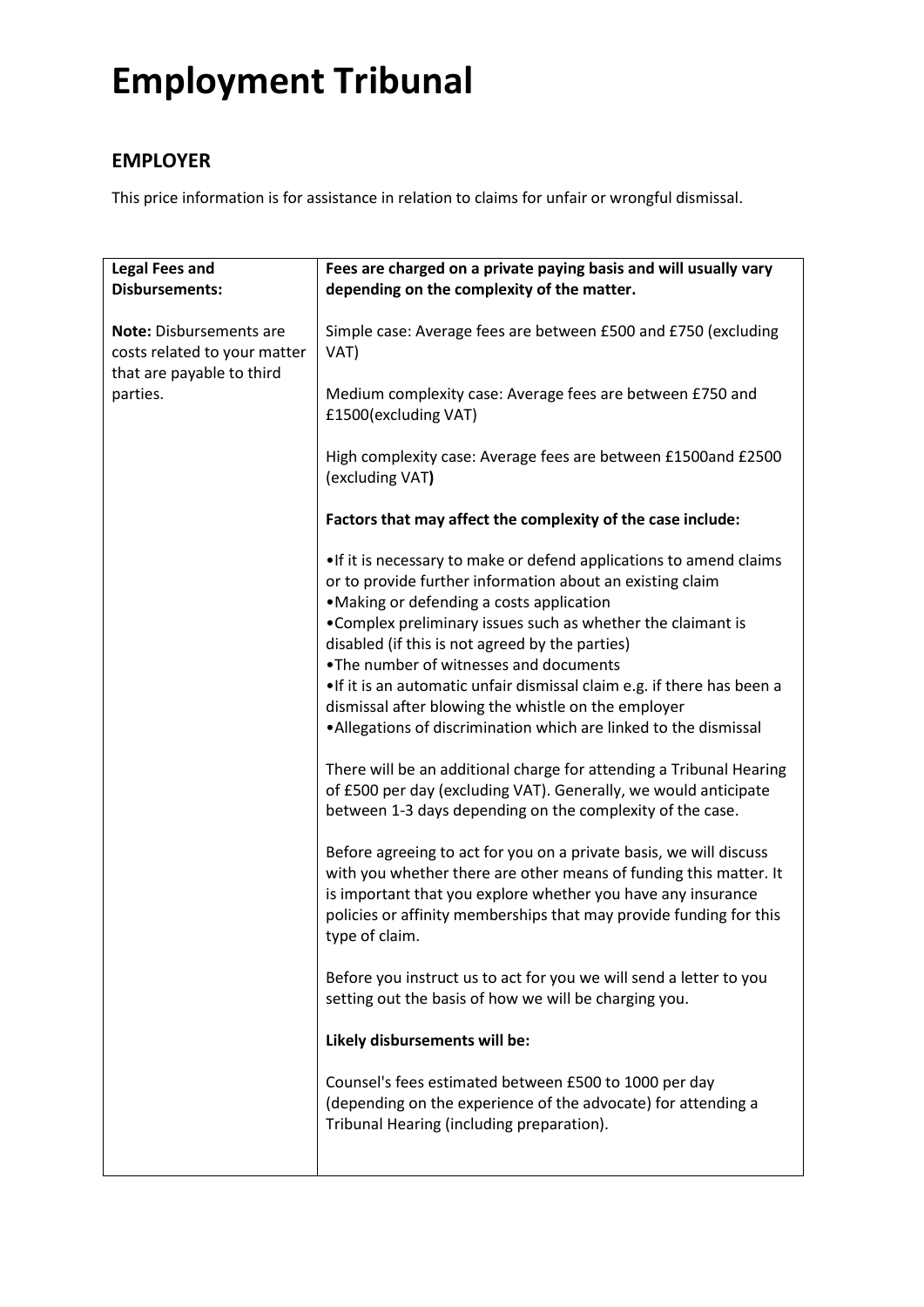| What services does this fee | The following steps are included:                                       |
|-----------------------------|-------------------------------------------------------------------------|
| include:                    |                                                                         |
|                             | . Taking your initial instructions, reviewing the papers and advising   |
|                             | you on the merits of the claim                                          |
|                             | . Entering into pre-claim conciliation where this is mandatory to       |
|                             | explore whether a settlement can be reached;                            |
|                             | •Preparing your defence to the claim                                    |
|                             | . Exploring settlement and negotiating settlement throughout the        |
|                             | process                                                                 |
|                             | •Considering the schedule of loss                                       |
|                             | • Preparing for (and attending) a Preliminary Hearing                   |
|                             | • Exchanging documents with the other party and agreeing a              |
|                             | bundle of documents                                                     |
|                             | •Taking witness statements, drafting statements and agreeing their      |
|                             | content with witnesses                                                  |
|                             | . Preparing bundle of documents that we will rely on at the hearing     |
|                             | . Reviewing and advising on the other party's witness statements        |
|                             | • Agreeing a list of issues, a chronology and/or cast list              |
|                             | • Preparation and attendance at Final Hearing, including                |
|                             | instructions to Counsel                                                 |
|                             |                                                                         |
|                             | Potential additional costs may be charged for:                          |
|                             | • Other claims that may be brought (for example a claim for sexual      |
|                             | or disability discrimination against your employer)                     |
| The experience of the       | We provide links to existing profile on our Website.                    |
| people who may carry out    |                                                                         |
| the work for you:           |                                                                         |
|                             |                                                                         |
| The typical timescales and  | • The time that it takes from taking your initial instructions to the   |
| key stages of the matter:   | final resolution of your matter depends largely on the stage at         |
|                             | which your case is resolved. If a settlement is reached during pre-     |
|                             | claim conciliation, the case is likely to take 4-12 weeks. If the claim |
|                             | proceeds to a Final Hearing, your case is likely to take 13-26 weeks.   |
|                             | This is an estimate only and we will of course be able to give you a    |
|                             | more accurate timescale once we have more information and as            |
|                             | the matter progresses.                                                  |
|                             |                                                                         |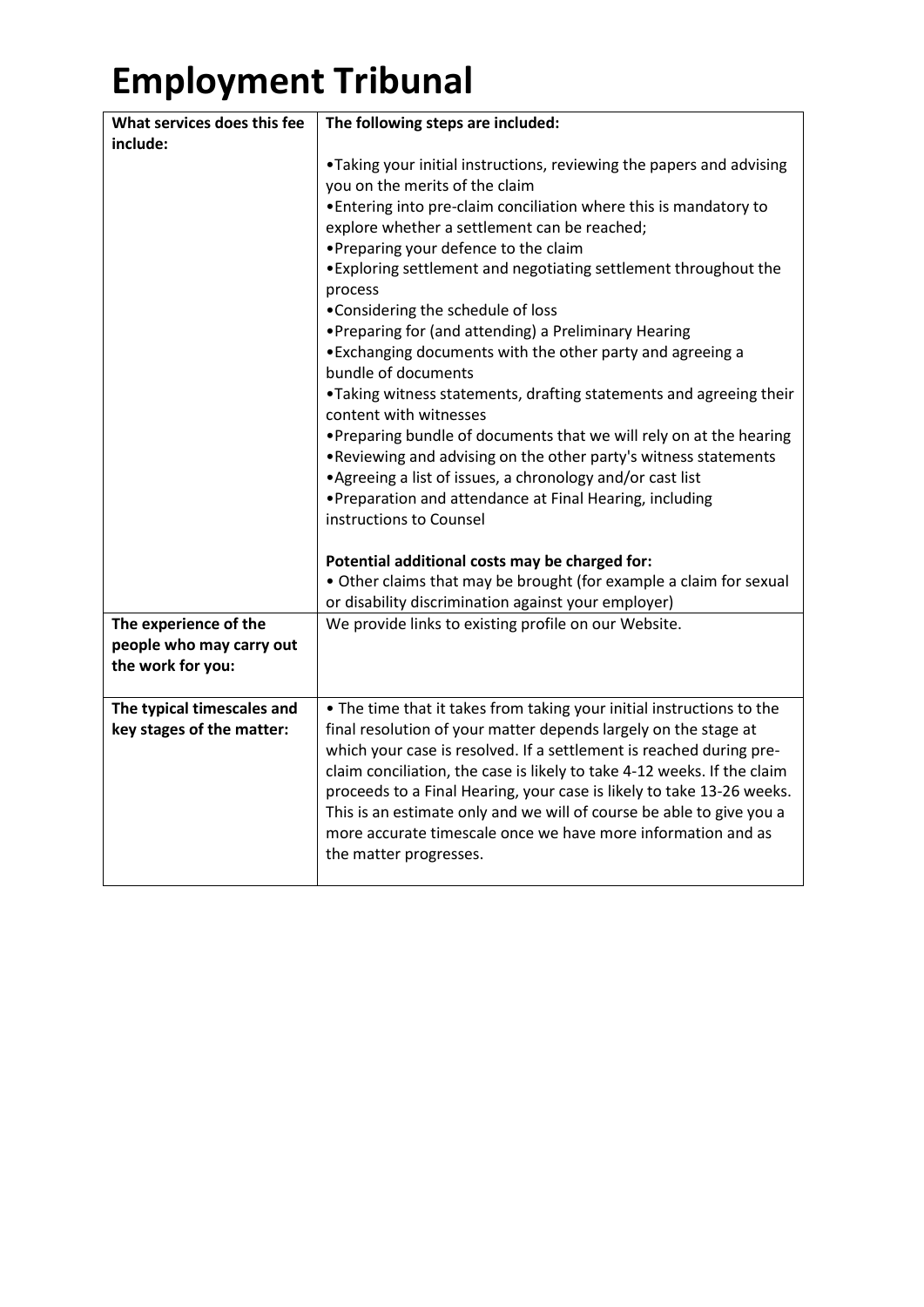# **Motoring Offences**

This price information is for assistance in relation to summary only motoring offences under Part I of the Road Traffic Act 1988 and s89 of the Road Traffic Regulation Act 1984.

| <b>Legal Fees and</b><br><b>Disbursements:</b>                                                          | Fixed fees vary between £250 and £600 plus VAT.                                                                                                                                                                                                                                                                                                                                                                                                                                                                                                                                                                                                                                                                                                                                                                                                                                                                                                                                  |
|---------------------------------------------------------------------------------------------------------|----------------------------------------------------------------------------------------------------------------------------------------------------------------------------------------------------------------------------------------------------------------------------------------------------------------------------------------------------------------------------------------------------------------------------------------------------------------------------------------------------------------------------------------------------------------------------------------------------------------------------------------------------------------------------------------------------------------------------------------------------------------------------------------------------------------------------------------------------------------------------------------------------------------------------------------------------------------------------------|
| <b>Note:</b> Disbursements are<br>costs related to your matter<br>that are payable to third<br>parties. | The lower range of the fee will be for when we anticipate up to 2<br>hours of preparation and attendance.                                                                                                                                                                                                                                                                                                                                                                                                                                                                                                                                                                                                                                                                                                                                                                                                                                                                        |
| What services does this fee                                                                             | The following steps are included:                                                                                                                                                                                                                                                                                                                                                                                                                                                                                                                                                                                                                                                                                                                                                                                                                                                                                                                                                |
| include:                                                                                                | • Considering the evidence against you<br>• Providing advice in relation to a plea and likely sentence<br>. Where we cannot anticipate the likely sentence, advice to you on<br>the options available to the court in relation to sentencing<br>• Where appropriate, advice on whether an exceptional hardship,<br>or special reasons argument should be made<br>• Representation at a single hearing<br>Potential additional costs may be charged for:<br>• The instruction of any expert witnesses<br>• Taking statements from any witnesses                                                                                                                                                                                                                                                                                                                                                                                                                                   |
|                                                                                                         | • Advice and assistance in relation to a special reasons hearing<br>• Advice or assistance in relation to any appeal                                                                                                                                                                                                                                                                                                                                                                                                                                                                                                                                                                                                                                                                                                                                                                                                                                                             |
| The experience of the<br>people who may carry out<br>the work for you:                                  | We provide links to existing profiles on our Website.                                                                                                                                                                                                                                                                                                                                                                                                                                                                                                                                                                                                                                                                                                                                                                                                                                                                                                                            |
| The typical timescales and<br>key stages of the purchase<br>transaction                                 | . Meet with you to provide instructions on what happened.<br>. We will consider initial disclosure and any other evidence and<br>provide advice.<br>• Arranging to take any witness statements if necessary (this will<br>have an additional cost, of £2000.<br>. We will explain the court procedure to you so you know what to<br>expect on the day of your hearing, and the sentencing options<br>available to the court.<br>. We will conduct any further preparatory work, obtain further<br>instructions from you if necessary and answer any follow up<br>queries you have.<br>. We cannot provide a timescale of when your hearing will take<br>place, as this depends on the court listing for that day.<br>. We will attend court on the day and meet with you before going<br>before the court. We anticipate being at court for up to half a day.<br>. We will discuss the outcome with you. If advice is required on<br>appeal, this will carry an additional cost. |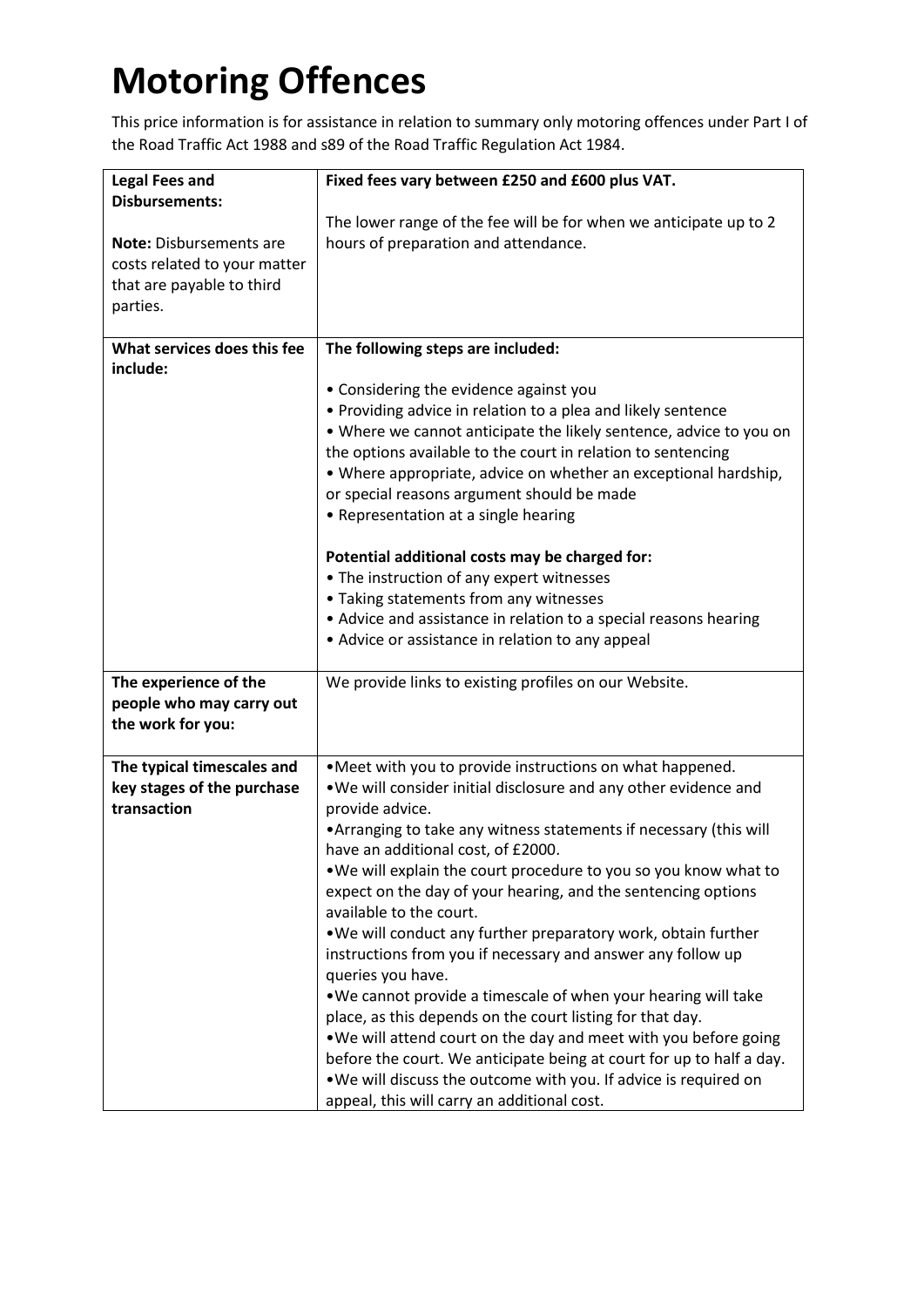### **Probate**

#### 1. Probate – hourly rate with range of costs

The exact cost for the Probate work we undertake will depend ultimately on the individual circumstances of the matter. For example, if the estate is not complicated and for example, there is only one beneficiary and no property and limited assets to collect, costs will be at the lower end of the range. If there are multiple beneficiaries, a property and multiple bank accounts and other assets the costs will be at the higher end.

This information about the costs is for estates where:

- There is a valid will
- There is no more than one property
- There are no intangible assets

• There are no disputes between beneficiaries on division of assets. If disputes arise this is likely to lead to an increase in costs

• There is no inheritance tax payable and the executors do not need to submit a full account to **HMRC** 

There are no claims made against the estate and the estate does not include:

A business, farms, farmhouses or farmland, an interest in another estate, loans or mortgages payable to the deceased, foreign assets, assets held in trust, national Heritage assets or unlisted stocks and shares and control holdings.

| <b>Legal Fees and</b>                                                                                                                                   | Applying for the grant, collecting and distributing the assets:                                                                                                                                                                                                                                      |
|---------------------------------------------------------------------------------------------------------------------------------------------------------|------------------------------------------------------------------------------------------------------------------------------------------------------------------------------------------------------------------------------------------------------------------------------------------------------|
| <b>Disbursements:</b>                                                                                                                                   |                                                                                                                                                                                                                                                                                                      |
| <b>Note:</b> Disbursements are<br>costs related to your matter<br>that are payable to third<br>parties, such as court fees.<br>We handle the payment of | This work will usually take between 12.5 and 25 hours work at<br>between £177 and £201 per hour. The range of hourly rates<br>applied will vary according to the seniority and qualifications of the<br>people handling the probate. The fees could therefore be between<br>£2500 and £3500 plus VAT |
| the disbursements on your<br>behalf to ensure a smoother<br>process.                                                                                    | So for example, if the work takes 10 hours to complete and the<br>hourly rate of the person, handling the matter is £177 to £201,<br>the legal fee charged will be £1,770.00 to £2,010.00 plus VAT.                                                                                                  |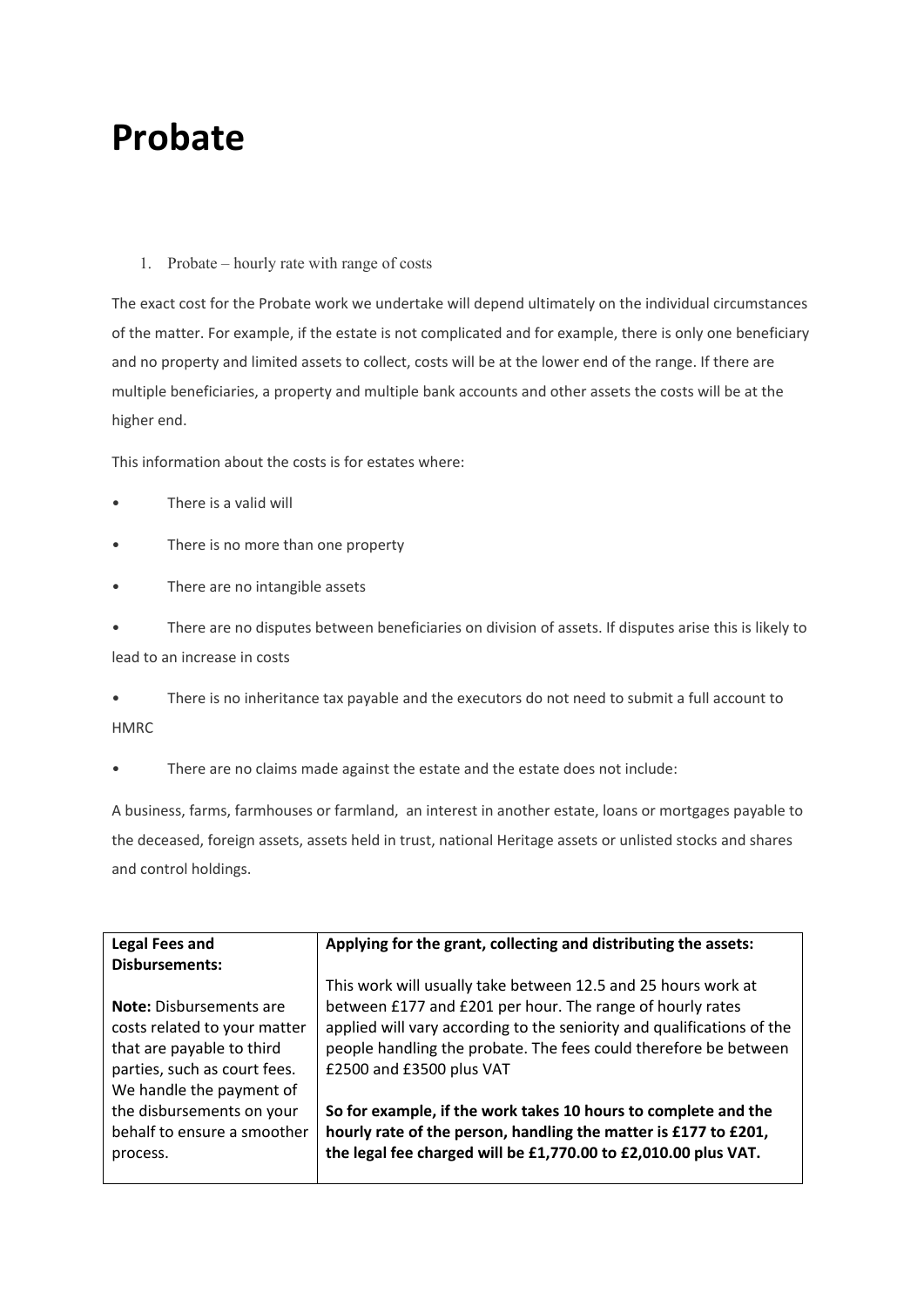|                                                                         | When you instruct us we will send a letter to you setting out the<br>basis upon which we will charge our fees.                                                                                                                                                                                                                                                                                                                                                                                                                                                                                                                                                                                                                                                                                                                                                                                                                                                                                                                                                                                                                                                                                                                                                                                                                                                                                                                                                                       |
|-------------------------------------------------------------------------|--------------------------------------------------------------------------------------------------------------------------------------------------------------------------------------------------------------------------------------------------------------------------------------------------------------------------------------------------------------------------------------------------------------------------------------------------------------------------------------------------------------------------------------------------------------------------------------------------------------------------------------------------------------------------------------------------------------------------------------------------------------------------------------------------------------------------------------------------------------------------------------------------------------------------------------------------------------------------------------------------------------------------------------------------------------------------------------------------------------------------------------------------------------------------------------------------------------------------------------------------------------------------------------------------------------------------------------------------------------------------------------------------------------------------------------------------------------------------------------|
|                                                                         | <b>Possible Disbursements:</b><br>Probate application fee of £155<br>£7 Swearing of the oath (per executor)<br>Bankruptcy-only Land Charges Department searches (£2<br>per adult beneficiary)<br>Approx £ 170 Post in The London Gazette & in local<br>newspaper - Protects against unexpected claims from unknown<br>creditors.                                                                                                                                                                                                                                                                                                                                                                                                                                                                                                                                                                                                                                                                                                                                                                                                                                                                                                                                                                                                                                                                                                                                                     |
| What services does this fee<br>include:                                 | The following steps are included:                                                                                                                                                                                                                                                                                                                                                                                                                                                                                                                                                                                                                                                                                                                                                                                                                                                                                                                                                                                                                                                                                                                                                                                                                                                                                                                                                                                                                                                    |
| The experience of the                                                   | Identify the legally appointed executors or administrators<br>and beneficiaries and establish the extent of the estate by<br>identifying the various assets and liabilities<br>Prepare the Grant of Probate and have it sworn by the<br>executor(s) and submitted to the appropriate Probate Registry<br>together with the Will, if there is one<br>Once the Grant is received from the Probate Registry it is<br>submitted to the various organisations with which assets are held<br>in order to secure the release of or the sale of the assets.<br>All estate liabilities have to be paid before the estate can<br>be distributed among the beneficiaries;<br>Confirming that tax is paid up to date and there are no<br>outstanding HMRC claims;<br>Preparation of the Estate accounts and distribution of the<br>estate in accordance with the terms of the Will.<br><b>Potential additional costs include:</b><br>If there is no will or the estate consists of any share<br>holdings (stocks and bonds) there is likely to be additional costs<br>that could range significantly depending on the estate and how it is<br>to be dealt with. We can give you a more accurate quote once we<br>have more information.<br>If any additional copies of the grant are required, they will<br>each cost 50p (1 per asset usually).<br>Dealing with the sale or transfer of any property in the<br>estate is not included.<br>We provide links to existing profiles on our Website. |
| people who may carry out                                                |                                                                                                                                                                                                                                                                                                                                                                                                                                                                                                                                                                                                                                                                                                                                                                                                                                                                                                                                                                                                                                                                                                                                                                                                                                                                                                                                                                                                                                                                                      |
| the work for you:                                                       |                                                                                                                                                                                                                                                                                                                                                                                                                                                                                                                                                                                                                                                                                                                                                                                                                                                                                                                                                                                                                                                                                                                                                                                                                                                                                                                                                                                                                                                                                      |
| The typical timescales and<br>key stages of the purchase<br>transaction | Typically, obtaining the grant of probate can take between 2-6<br>months.                                                                                                                                                                                                                                                                                                                                                                                                                                                                                                                                                                                                                                                                                                                                                                                                                                                                                                                                                                                                                                                                                                                                                                                                                                                                                                                                                                                                            |
|                                                                         | On average, estates that fall within this range are dealt with to<br>conclusion within 9-12 months.                                                                                                                                                                                                                                                                                                                                                                                                                                                                                                                                                                                                                                                                                                                                                                                                                                                                                                                                                                                                                                                                                                                                                                                                                                                                                                                                                                                  |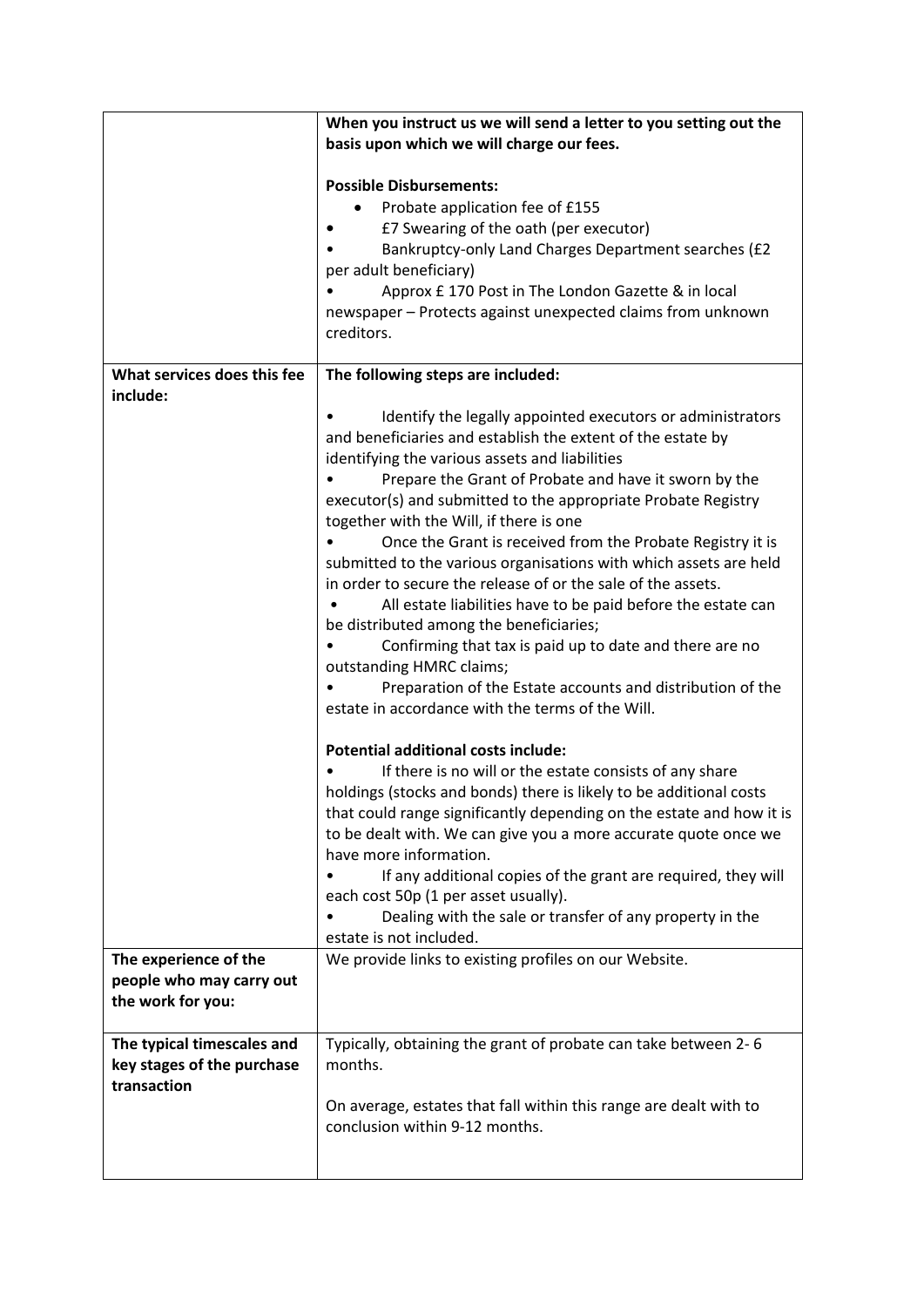| Law Society Guidelines on<br><b>Bills (probate):</b> | Where appropriate, charges may consist of two elements:                                                                                                                                                                                                                                                                            |
|------------------------------------------------------|------------------------------------------------------------------------------------------------------------------------------------------------------------------------------------------------------------------------------------------------------------------------------------------------------------------------------------|
|                                                      | (a) Hourly rate This should be an inclusive figure incorporating<br>the fee earner's expense rate and any appropriate care and<br>conduct uplift.<br>(b) Value element Account may be taken of the value of the<br>Assets in the estate. In calculating the value element of the charge,<br>the following approach may be helpful: |
|                                                      | Consider the value, nature and number of assets:                                                                                                                                                                                                                                                                                   |
|                                                      | It is usual to divide the estate (i.e. total value of the assets left after<br>death) into two parts:                                                                                                                                                                                                                              |
|                                                      | (i)<br>The Deceased's residence The value of the deceased's<br>home, or as much of it as he or she owned, if it was shared with<br>another person. For example, where the property is jointly owned,<br>the value is reduced by half.<br>(ii)<br>Value of rest of the estate                                                       |
|                                                      | Apply an appropriate percentage:                                                                                                                                                                                                                                                                                                   |
|                                                      | An appropriate percentage should be considered in the light of the<br>circumstances of the case but the following may be helpful.                                                                                                                                                                                                  |
|                                                      | Solicitor not acting as executor<br>Value of gross estate less residence 1%<br>Value of residence 0.5%<br>Solicitors acting as sole executor or joint executor with<br>another person<br>Value of gross estate less residence 1.5%<br>Value of residence 0.75%                                                                     |
|                                                      | The final figure should always be reviewed to ensure that the<br>charges are fair and reasonable having regard to all circumstances.                                                                                                                                                                                               |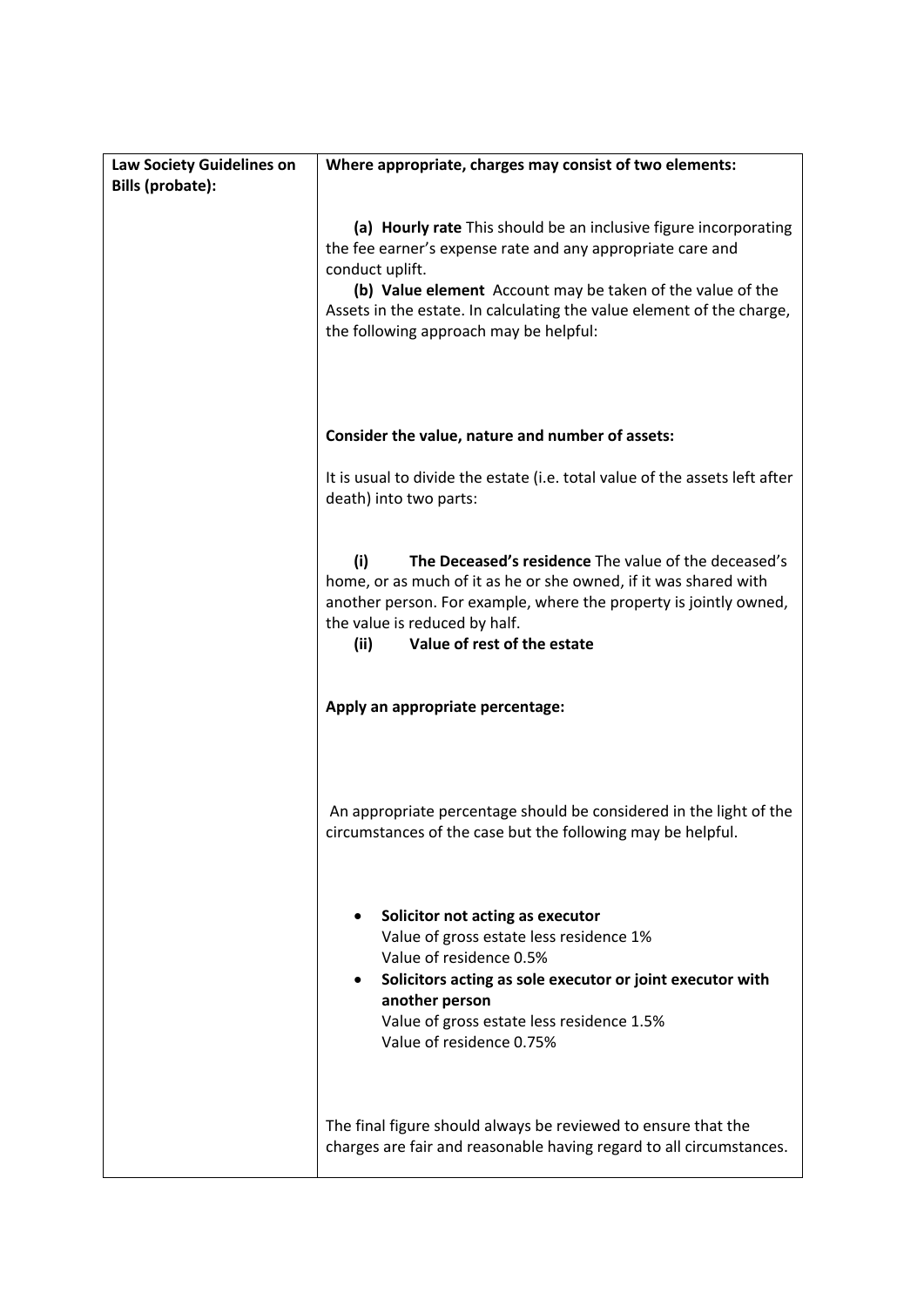| <b>High value estates:</b>                                                                                                                                                                                                                                                                                                                                                                           |
|------------------------------------------------------------------------------------------------------------------------------------------------------------------------------------------------------------------------------------------------------------------------------------------------------------------------------------------------------------------------------------------------------|
| When dealing with high value estates, consideration should be<br>given to reducing the value element percentage charged in order<br>to ensure that the overall level of charge is fair and reasonable. For<br>general guidance on this point, see the case of Jemma Trust v<br>Liptrott [2003] EWCA Civ 1476. The Court Appeal suggested an<br>appropriate charging regime as set out in Appendix 3. |
| The Court of Appeal further noted that in the appropriate<br>circumstances a regressive scale may need to be applied to the<br>value element relating to the principle residence.                                                                                                                                                                                                                    |
| It is for practitioners to exercise their professional judgement as to<br>whether or not to apply a value element when charging for the<br>administration of an estate.                                                                                                                                                                                                                              |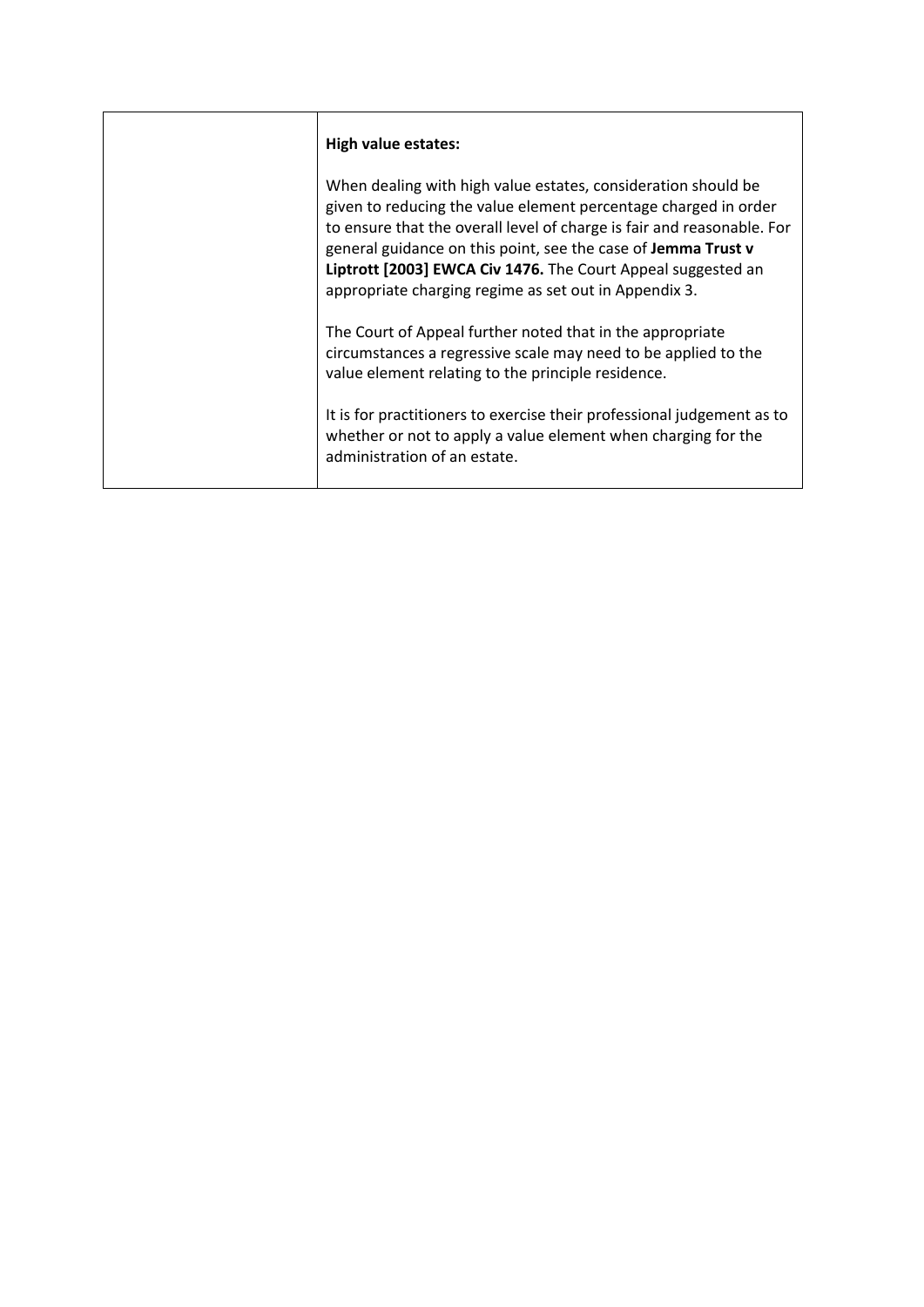### **Residential Conveyancing**

- **1. Freehold Sale**
- **2. Freehold Purchase**
- **3. Leasehold Sale**
- **4. Leasehold Purchase**
- **5. Mortgages and Remortgages**

**1. Purchase of Freehold Property - Our fees cover all of the legal work required to complete the purchase of the property, including dealing with registration at the Land Registry and dealing with the payment of Stamp Duty Land Tax (Stamp Duty) if the property is in England, or Land Transaction Tax (Land Tax) if the property you wish to buy is in Wales.** 

**The information is based on a number of assumptions and particular the fee assumes that:** 

**- This is a standard transaction and that no unforeseen matters arise including for example (but not limited to) a defect in title which requires remedying prior to completion or the preparation of additional documents ancillary to the main transaction**

- **The transaction is concluded in a timely manner and no unforeseen complication arise**
- **All parties to the transaction are co-operative and there is no unreasonable delay from third parties providing documentation**
- **No indemnity policies are required. Additional disbursements may apply if indemnity policies are required.**

**There may be circumstances when other costs may be incurred due to particular circumstances of your particular transaction but we will advise you if this becomes the case and will tell you about any additional costs when the arise: -**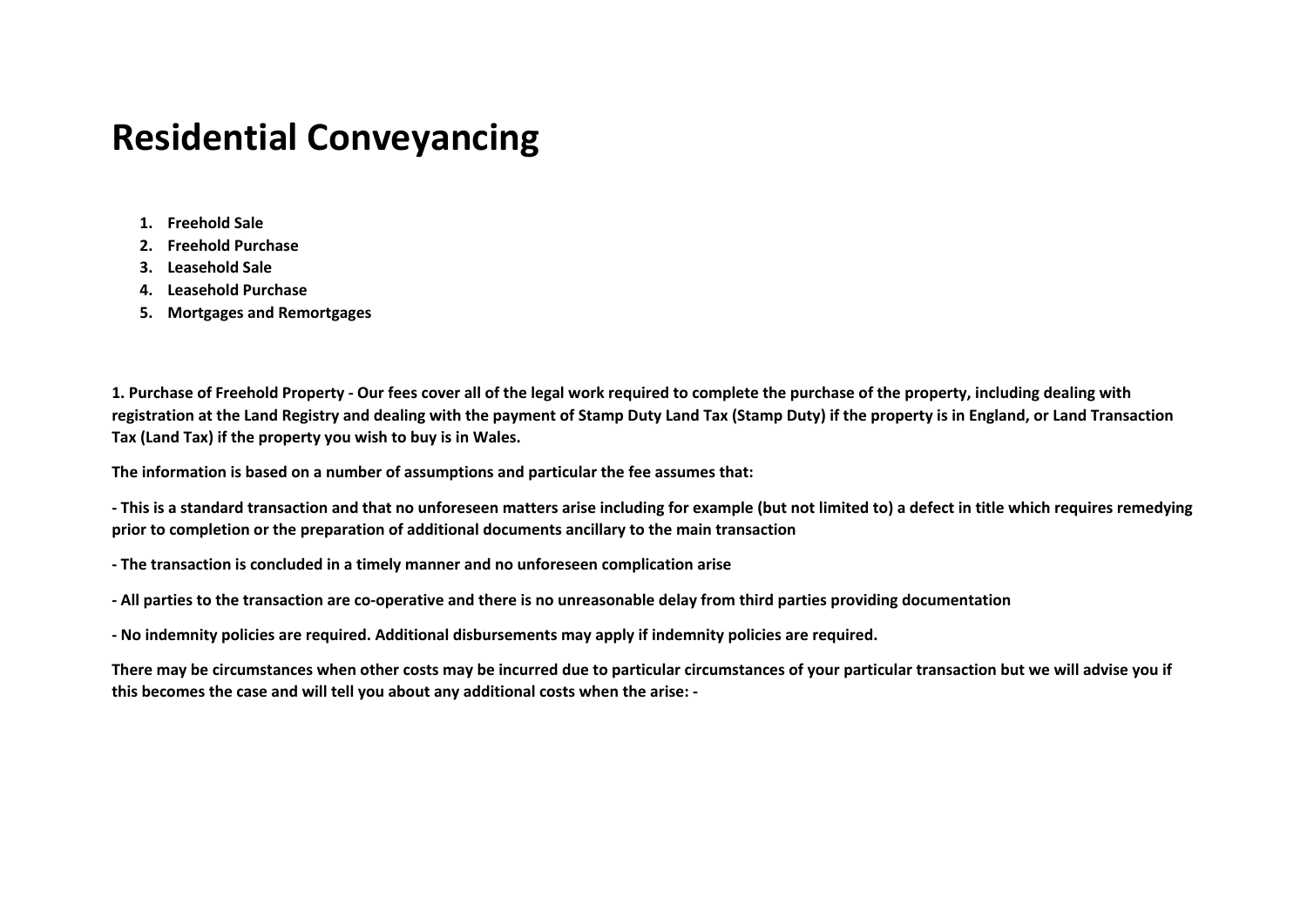| <b>Conveyancing Legal Fees and Disbursements:</b> | <b>Property Value</b><br><b>Fees and Disbursements</b>                                                                                                                                               |                                     |  |
|---------------------------------------------------|------------------------------------------------------------------------------------------------------------------------------------------------------------------------------------------------------|-------------------------------------|--|
|                                                   | £0 to £150,000                                                                                                                                                                                       | •Legal fee £450-£525                |  |
| Note: Disbursements are costs related to your     |                                                                                                                                                                                                      | •Search fees £210                   |  |
| matter that are payable to third parties, such    |                                                                                                                                                                                                      | •HM Land Registry fee £20-£95       |  |
| as Land Registry fees. We handle the payment      |                                                                                                                                                                                                      | • Electronic money transfer fee £30 |  |
| of the disbursements on your behalf to ensure     |                                                                                                                                                                                                      | •VAT payable £90-£105               |  |
| a smoother process.                               |                                                                                                                                                                                                      | •Subtotal £800-£965                 |  |
|                                                   | £150,000 to £300,000                                                                                                                                                                                 | •Legal fee £475-£575                |  |
|                                                   |                                                                                                                                                                                                      | •Search fees £210                   |  |
|                                                   |                                                                                                                                                                                                      | •HM Land Registry fee £95-£135      |  |
|                                                   |                                                                                                                                                                                                      | •Electronic money transfer fee £30  |  |
|                                                   |                                                                                                                                                                                                      | •VAT payable £95-£115               |  |
|                                                   |                                                                                                                                                                                                      | · Subtotal £905-£1065               |  |
|                                                   | £300,000 to £500,000                                                                                                                                                                                 | •Legal fee £500-£625                |  |
|                                                   |                                                                                                                                                                                                      | •Search fees £210                   |  |
|                                                   |                                                                                                                                                                                                      | •HM Land Registry fee £135          |  |
|                                                   |                                                                                                                                                                                                      | • Electronic money transfer fee £30 |  |
|                                                   |                                                                                                                                                                                                      | •VAT payable £100-£125              |  |
|                                                   |                                                                                                                                                                                                      | • Subtotal £975-£1125               |  |
|                                                   | £500,000 To £1,000,000                                                                                                                                                                               | •Legal fee £650-£750                |  |
|                                                   |                                                                                                                                                                                                      | •Search fees £210                   |  |
|                                                   |                                                                                                                                                                                                      | •HM Land Registry fee £270          |  |
|                                                   |                                                                                                                                                                                                      | • Electronic money transfer fee £30 |  |
|                                                   |                                                                                                                                                                                                      | •VAT payable £130-£150              |  |
|                                                   |                                                                                                                                                                                                      | · Subtotal £1295-£1410              |  |
| <b>Stamp Duty or Land Tax</b>                     | You will also have to pay Stamp Duty or Land Tax. The amount depends on the purchase price of your                                                                                                   |                                     |  |
|                                                   | property and whether you own any other properties. You can calculate the amount you will need to pay<br>by using HMRC's website https://www.tax.service.gov.uk/calculate-stamp-duty-land-tax/#/intro |                                     |  |
|                                                   |                                                                                                                                                                                                      |                                     |  |
|                                                   | or if the property is located in Wales by using the Welsh Revenue Authority's website                                                                                                                |                                     |  |
|                                                   | https://beta.gov.wales/land-transaction-tax-calculator                                                                                                                                               |                                     |  |
|                                                   |                                                                                                                                                                                                      |                                     |  |
|                                                   |                                                                                                                                                                                                      |                                     |  |
|                                                   |                                                                                                                                                                                                      |                                     |  |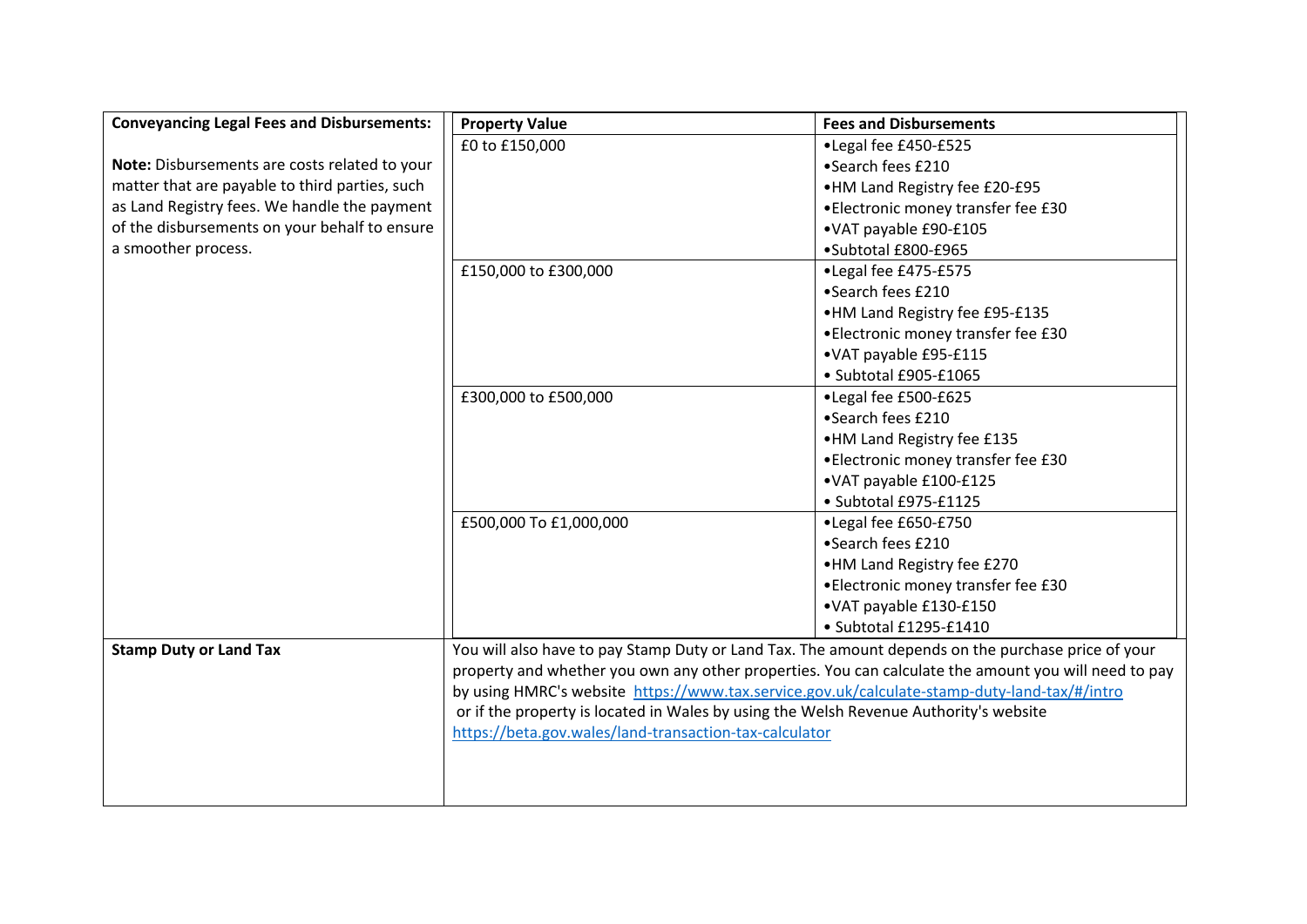| The typical timescales and key stages of the | How long it will take from your offer being accepted until you can move in to your house will depend on |
|----------------------------------------------|---------------------------------------------------------------------------------------------------------|
| purchase transaction                         | a number of factors. On average the process takes between 8-12 weeks.                                   |
|                                              |                                                                                                         |
|                                              | <b>Stages of the process</b>                                                                            |
|                                              |                                                                                                         |
|                                              | The precise stages involved in the purchase of a residential property vary according to the             |
|                                              | circumstances but will typically include:                                                               |
|                                              |                                                                                                         |
|                                              | •Take your instructions and give you initial advice                                                     |
|                                              | • Check finances are in place to fund purchase and contact lender's solicitors if needed                |
|                                              | . Receive and advise on contract documents                                                              |
|                                              | •Carry out searches                                                                                     |
|                                              | .Obtain further planning documentation if required                                                      |
|                                              | •Make any necessary enquiries of seller's solicitor                                                     |
|                                              | •Give you advice on all documents and information received                                              |
|                                              | .Go through conditions of mortgage offer with you                                                       |
|                                              | •Send final contract to you for signature                                                               |
|                                              | • Agree completion date (date from which you own the property)                                          |
|                                              | •Exchange contracts and notify you that this has happened                                               |
|                                              | • Arrange for all monies needed to be received from lender and you                                      |
|                                              | •Complete purchase                                                                                      |
|                                              | . Deal with payment of Stamp Duty/Land Tax                                                              |
|                                              | . Deal with application for registration at Land Registry                                               |

**\* If Leasehold flat or apartment, an additional fee of £125 + vat will be payable in respect of additional work involved.** 

**\* Should your Mortgage be assisted by a Help to Buy Mortgage there will be additional Solicitor fee of £100 + vat due to increase levels of administrative work for transaction of this nature.**

**\* Please also note that the following source of deposits will incur additional Solicitor fee of £50 + vat.**

**1. Help to Buy 2. Life Time ISA 3. Forces Help to Buy**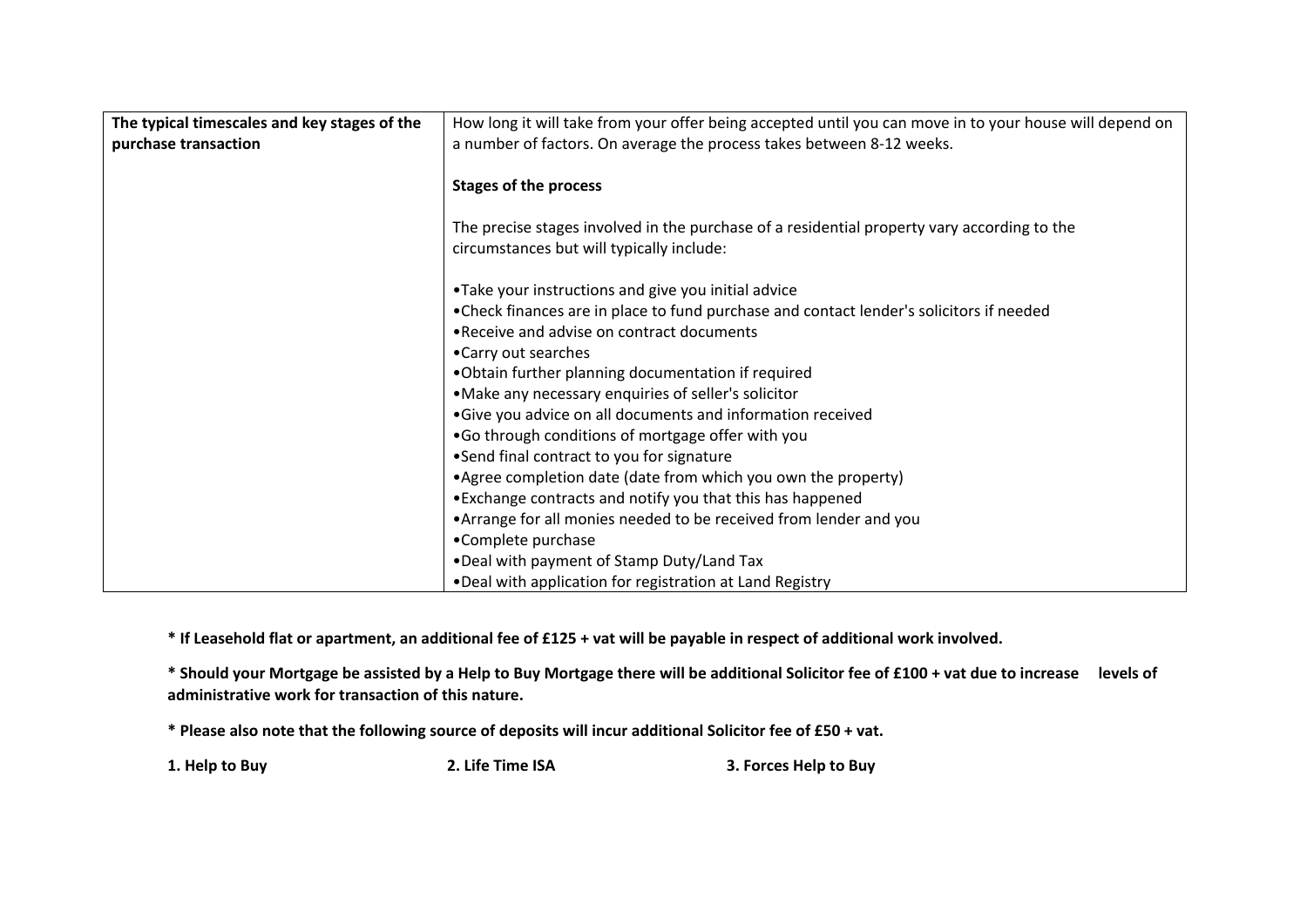**2. Sale of Freehold Property - Our fees covers all of the legal work required to complete the sale of the property based in England & Wales.** 

**The information is based on a number of assumptions and particular the fee assumes that:** 

**- This is a standard transaction and that no unforeseen matters arise including for example (but not limited to) a defect in title which requires remedying prior to completion or the preparation of additional documents ancillary to the main transaction**

**- The transaction is concluded in a timely manner and no unforeseen complication arise**

**- All parties to the transaction are co-operative and there is no unreasonable delay from third parties providing documentation**

**- No indemnity policies are required. Additional disbursements may apply if indemnity policies are required.** 

**There may be circumstances when other costs may be incurred due to particular circumstances of your particular transaction but we will advise you if this becomes the case and will tell you about any additional costs when the arise: -**

| <b>Conveyancing Legal Fees and Disbursements:</b> | <b>Property Value</b> | <b>Fees and Disbursements</b>       |
|---------------------------------------------------|-----------------------|-------------------------------------|
|                                                   | £0 to £150,000        | •Legal fee £400-£500                |
| Note: Disbursements are costs related to your     |                       | • Electronic money transfer fee £30 |
| matter that are payable to third parties. We      |                       | •VAT payable £80-£100               |
| handle the payment of the disbursements on        |                       | •Subtotal £510-£630                 |
| your behalf to ensure a smoother process.         |                       |                                     |
| There are certain disbursements which will be     |                       | Anticipated Disbursements*          |
| set out in the individual lease relating to the   |                       | Office copy entries per title £6    |
| Property. The disbursements which we              | £150,000 to £300,000  | •Legal fee £450-£525                |
| anticipate will apply are set out separately      |                       | • Electronic money transfer fee £30 |
| below. This list is not exhaustive and other      |                       | •VAT payable £90-£105               |
| disbursements may apply depending on the          |                       | • Subtotal £570-£660                |
| term of the lease.                                |                       | Anticipated Disbursements*          |
|                                                   |                       | • Office copy entries per title £6  |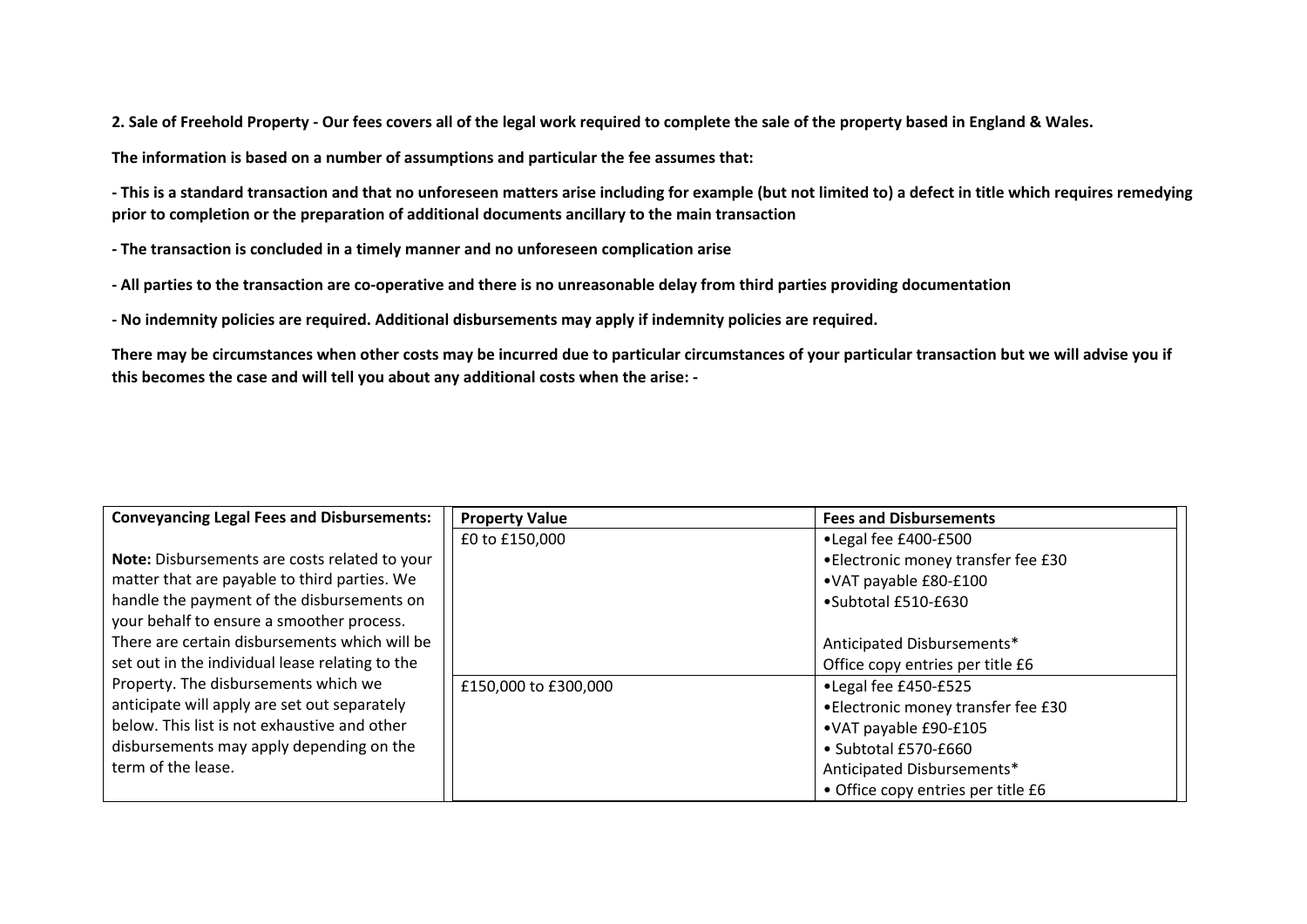| £300,000 to £500,000                           | •Legal fee £500-£550<br>•VAT payable £100-£110<br>· Subtotal £630-£690                               | •Electronic money transfer fee £30                                       |
|------------------------------------------------|------------------------------------------------------------------------------------------------------|--------------------------------------------------------------------------|
|                                                | Anticipated Disbursements*                                                                           | • Office copy entries per title £6                                       |
| £500,000 To £1,000,000                         | ·Legal fee £600-£700<br>•VAT payable £120-£140<br>· Subtotal £750-£870<br>Anticipated Disbursements* | •Electronic money transfer fee £30<br>· Office copy entries per title £6 |
|                                                |                                                                                                      |                                                                          |
| <b>STAGE</b>                                   |                                                                                                      | % of our charge                                                          |
| Prior to draft documentation                   |                                                                                                      | 25%                                                                      |
| being received                                 | Upon commencement of drafting documentation or documents                                             |                                                                          |
| Upon finalising the draft documentation<br>95% |                                                                                                      |                                                                          |
| <b>Plus disbursements incurred</b>             |                                                                                                      |                                                                          |
|                                                |                                                                                                      |                                                                          |
|                                                | These fees vary from property to property and<br>can on occasion be significantly more than the      | We provide links to existing profiles on our Website.                    |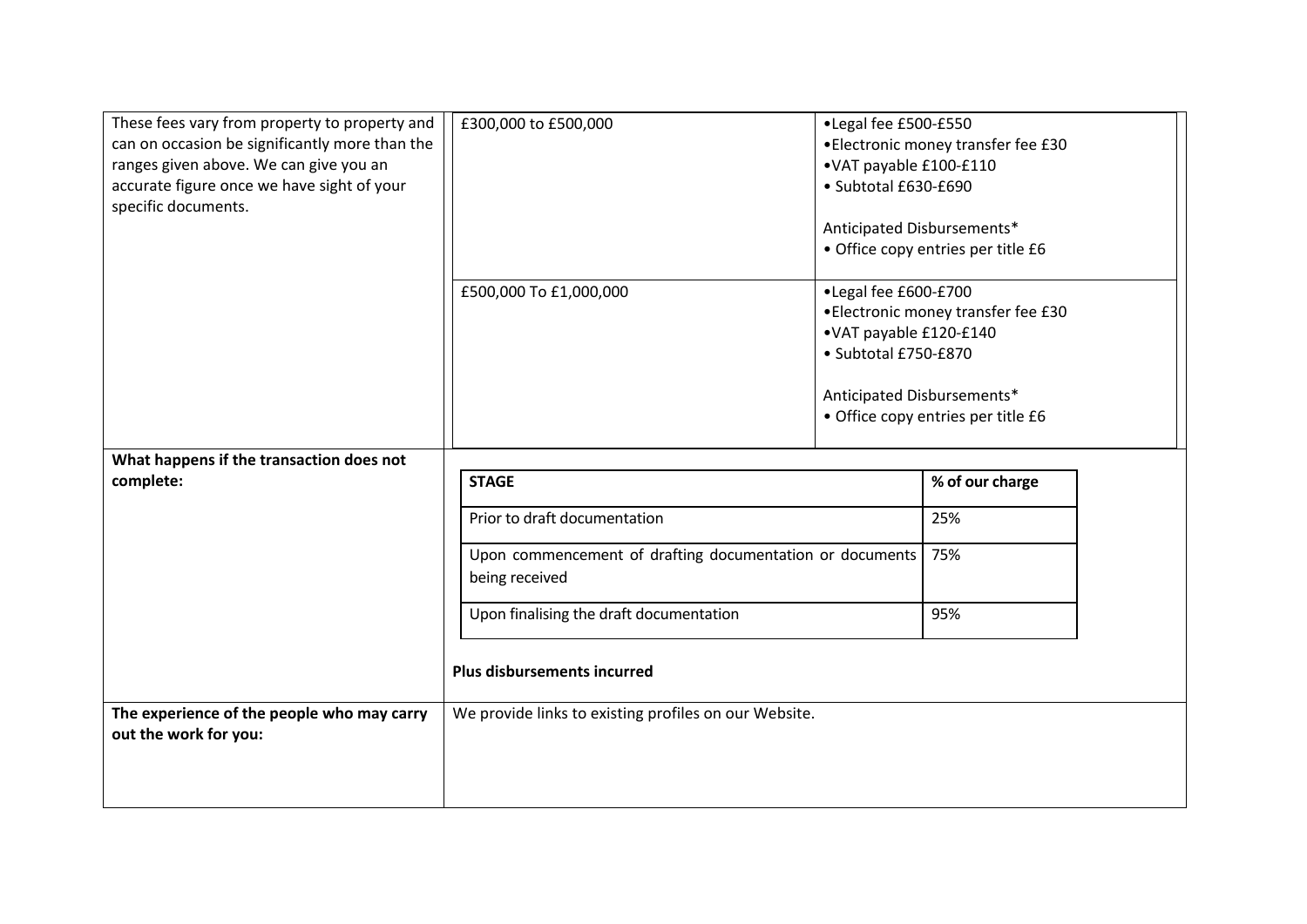| The typical timescales and key stages of the<br>purchase transaction | How long it will take from the offer being accepted until you can move in to your house will depend on a<br>number of factors. On average the process takes between 8-12 weeks. |  |
|----------------------------------------------------------------------|---------------------------------------------------------------------------------------------------------------------------------------------------------------------------------|--|
|                                                                      | <b>Stages of the process</b>                                                                                                                                                    |  |
|                                                                      | The precise stages involved in the purchase of a residential property vary according to the<br>circumstances but will typically include:                                        |  |
|                                                                      | • Take your instructions and give you initial advice                                                                                                                            |  |
|                                                                      | • Advise on contract documents                                                                                                                                                  |  |
|                                                                      | • Supplying information to you and those involved with the transaction;                                                                                                         |  |
|                                                                      | • Checking the title of the property you are selling;                                                                                                                           |  |
|                                                                      | • Preparing documents, the sale contract and deeds relating to your sale;                                                                                                       |  |
|                                                                      | . Dealing with questions and enquiries raised by your buyer's Solicitors;                                                                                                       |  |
|                                                                      | . Reporting and providing information to you relating to the property you are selling;                                                                                          |  |
|                                                                      | • Exchanging contracts, following any necessary negotiations on the terms;                                                                                                      |  |
|                                                                      | • Approving the transfer deed to the buyers;                                                                                                                                    |  |
|                                                                      | • Completing your sale and accounting to you for the proceeds or receiving from you any monies<br>required to complete the sale;                                                |  |
|                                                                      | . Dealing with all post-completion matters, particularly repaying any outstanding mortgages or loans.                                                                           |  |

**\* If Leasehold flat or apartment, an additional fee of £125 + vat will be payable in respect of additional work involved.** 

**\* Should your Mortgage be assisted by a Help to Buy Mortgage there will be additional Solicitor fee of £100 + vat due to increase levels of administrative work for transaction of this nature.**

**\* Please also note that the following source of deposits will incur additional Solicitor fee of £50 + vat.**

**1. Help to Buy 2. Life Time ISA 3. Forces Help to Buy**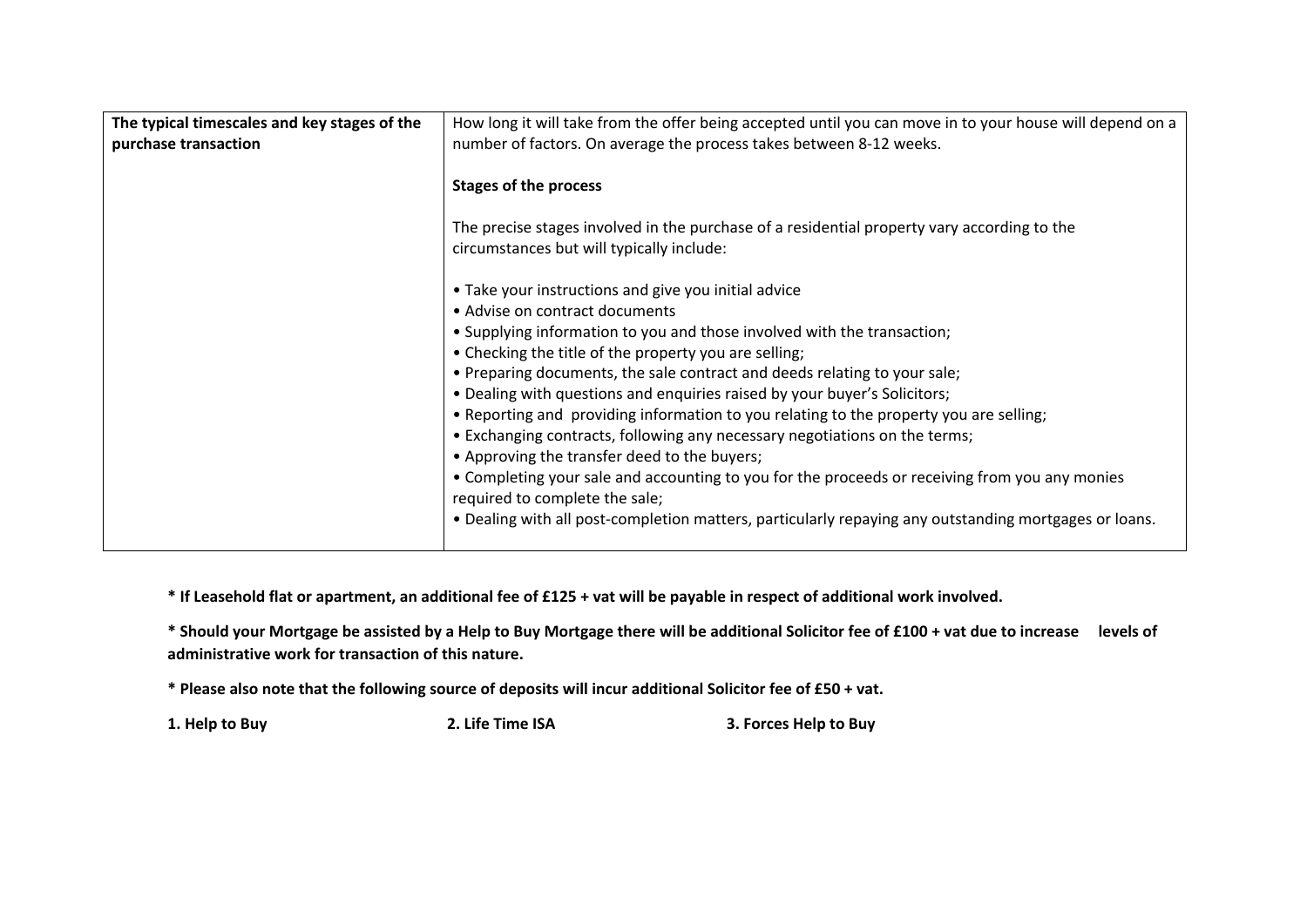**3. Mortgages and Remortgages - A mortgage or re-mortgage occurs either when a mortgage is placed on a property which has no mortgage or you redeem the existing mortgage and transfer the mortgage to a new lender. The fees for our mortgage and remortgage price information apply only apply if you are using a mainstream or high Street Lender. If you have a mortgage offer with a non-mainstream lender, then our fees will be higher.**

**It is important to note that you cannot normally remortgage unless you have owned the property for a period of six months. If you wish the remortgage to go through within the six months period you must check with your lender as to whether this is possible.**

**The information is based on a number of assumptions and particular the fee assumes that:** 

- **This is a standard transaction**
- **The transaction is concluded in a timely manner and no unforeseen complication arise**
- **All parties to the transaction are co-operative and there is no unreasonable delay from third parties providing documentation**
- **No indemnity policies are required. Additional disbursements may apply if indemnity policies are required.**

**There may be circumstances when other costs may be incurred due to particular circumstances of your particular transaction but we will advise you if this becomes the case and will tell you about any additional costs when the arise.**

| <b>Conveyancing Legal Fees and Disbursements:</b> | <b>Mortgage Value</b> | <b>Fees and Disbursements</b>                   |  |
|---------------------------------------------------|-----------------------|-------------------------------------------------|--|
|                                                   | Up to £200,000        | •Legal fee £300                                 |  |
| Note: Disbursements are costs related to your     |                       | •Electronic money transfer fee per transfer £30 |  |
| matter that are payable to third parties. We      |                       | •VAT payable £360                               |  |
| handle the payment of the disbursements on        |                       | •Subtotal £390                                  |  |
| your behalf to ensure a smoother process.         |                       |                                                 |  |
| There are certain disbursements which will be     |                       | Anticipated Disbursements*                      |  |
| set out in the individual lease relating to the   |                       | Office copy entries per title £6                |  |
| Property. The disbursements which we              | £200,000 to £500,000  | •Legal fee £300-£400                            |  |
| anticipate will apply are set out separately      |                       | • Electronic money transfer fee £30             |  |
| below. This list is not exhaustive and other      |                       | •VAT payable £60-£80                            |  |
| disbursements may apply depending on the          |                       | •Subtotal £390-£510                             |  |
| term of the lease.                                |                       |                                                 |  |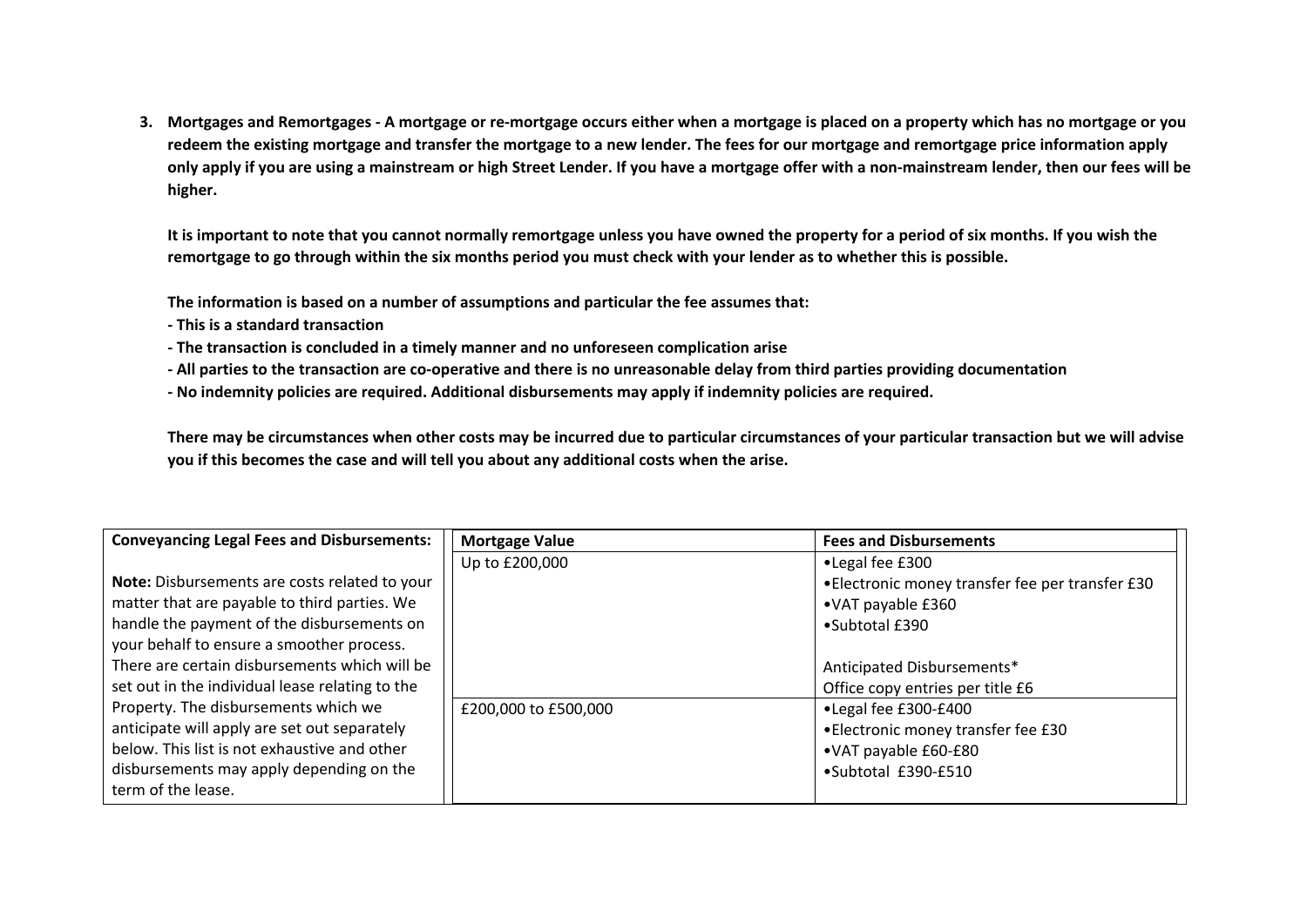| These fees vary from property to property and<br>can on occasion be significantly more than the<br>ranges given above. We can give you an<br>accurate figure once we have sight of your<br>specific documents. | £500,000 to £1,000,000                                                                                                                                                                  | Anticipated Disbursements*<br>•Legal fee £400<br>•VAT payable £80<br>• Subtotal £510<br>Anticipated Disbursements* | • Office copy entries per title £6<br>• Electronic money transfer fee £30<br>• Office copy entries per title £6 |  |
|----------------------------------------------------------------------------------------------------------------------------------------------------------------------------------------------------------------|-----------------------------------------------------------------------------------------------------------------------------------------------------------------------------------------|--------------------------------------------------------------------------------------------------------------------|-----------------------------------------------------------------------------------------------------------------|--|
| What happens if the transaction does not                                                                                                                                                                       |                                                                                                                                                                                         |                                                                                                                    |                                                                                                                 |  |
| complete:                                                                                                                                                                                                      | <b>STAGE</b>                                                                                                                                                                            |                                                                                                                    | % of our charge                                                                                                 |  |
|                                                                                                                                                                                                                | Prior to draft documentation                                                                                                                                                            |                                                                                                                    | 25%                                                                                                             |  |
|                                                                                                                                                                                                                | Upon commencement of drafting documentation or documents<br>being received                                                                                                              |                                                                                                                    | 75%                                                                                                             |  |
|                                                                                                                                                                                                                | Upon finalising the draft documentation                                                                                                                                                 |                                                                                                                    | 95%                                                                                                             |  |
|                                                                                                                                                                                                                | Plus disbursements incurred                                                                                                                                                             |                                                                                                                    |                                                                                                                 |  |
| The experience of the people who may carry<br>out the work for you:                                                                                                                                            | We provide links to existing profiles on our Website.                                                                                                                                   |                                                                                                                    |                                                                                                                 |  |
| The typical timescales and key stages of the<br>purchase transaction                                                                                                                                           | How long it will take from the offer being made until the remortgage is completed and registered will<br>depend on a number of factors. On average the process takes between 4-6 weeks. |                                                                                                                    |                                                                                                                 |  |
|                                                                                                                                                                                                                | It can be quicker or slower, depending on the parties involved.                                                                                                                         |                                                                                                                    |                                                                                                                 |  |
|                                                                                                                                                                                                                | <b>Stages of the process</b>                                                                                                                                                            |                                                                                                                    |                                                                                                                 |  |